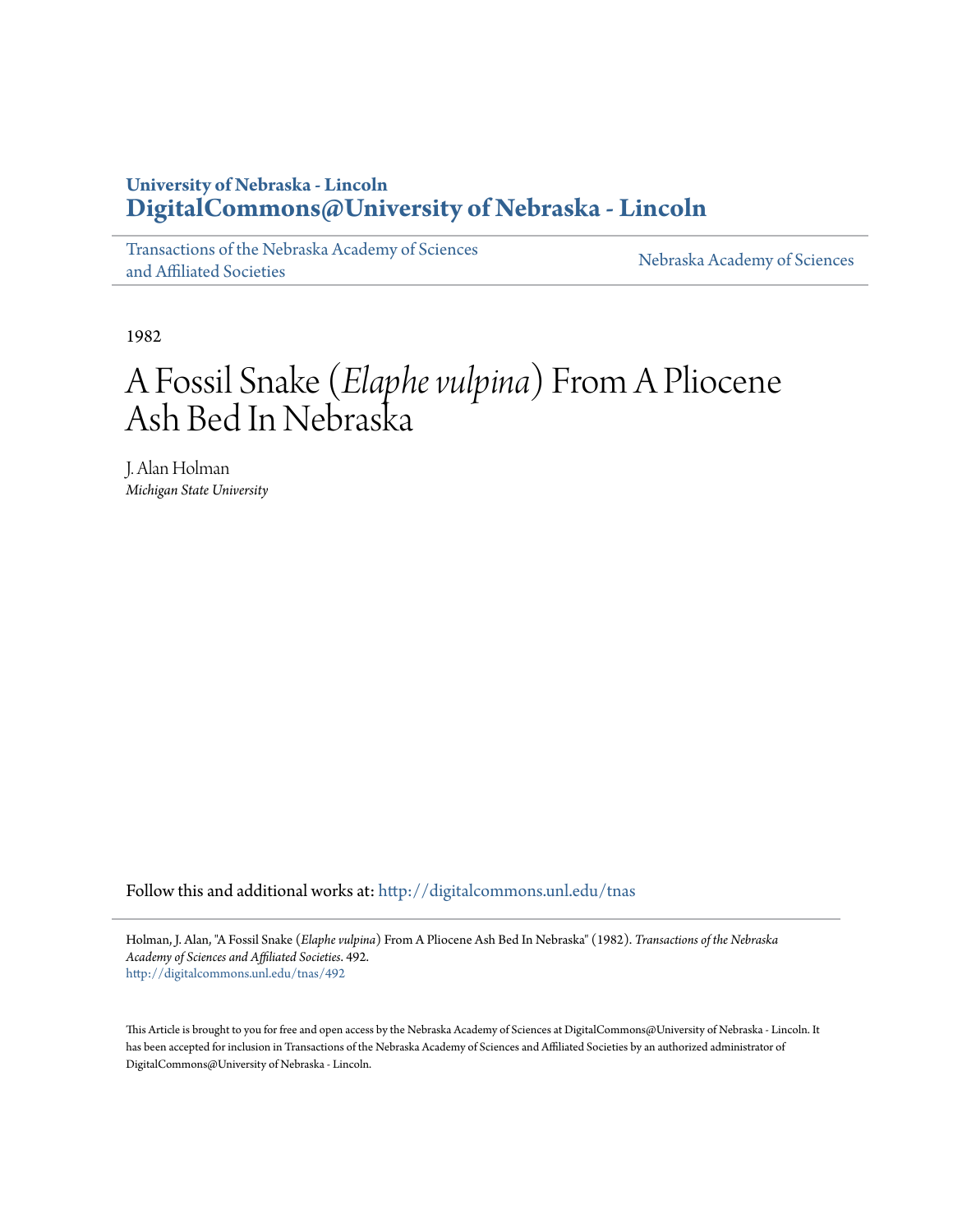## A FOSSIL SNAKE *(ELAPHE VULPINA)*  FROM A PLIOCENE ASH BED IN NEBRASKA

J. Alan Holman

Museum Michigan State University East Lansing, Michigan 48824

The articulated skeleton of a fossil snake from the late Middle Pliocene of northeastern Nebraska is unique in that it is one of the most complete fossil snakes known; it was preserved by an ash-fall. It is identified as the modern species *Ekzphe vulpina,* and it appears to have been trampled by a large ungulate.

#### t t t

#### INTRODUCTION

A fossil snake from the Santee local fauna was collected in August 1979 by J. Alan Holman, Raymond A. Holman, and Michael R. Voorhies. The Santee local fauna (University of Nebraska State Museum Locality Kx-111) is exposed in a road cut on the south side of the Lewis and Clark Reservoir of the Missouri River, 17.7 km ENE of the junction of the Niobrara and Missouri rivers, Knox County, Nebraska, at Latitude  $42^{\circ}$  49' N, 97° 50' W. The matrix of this locality consists of an ash that fell on the area about 4.5 m.y.B.P. during the latter part of the Hemphillian land mammal age.

#### SYSTEMATIC PALEONTOLOGY

Class Reptilia Laurenti, 1769 Order Squamata Oppel, 1811 Family Colubridae Cope, 1866 Genus *Elaphe* Fitzinger, 1833 *Elaphe vulpina* (Baird and Girard, 1853), fox snake

#### Preliminary Remarks

*Fossil Material.* An articulated skeleton of a fossil snake (Michigan State University Vertebrate Paleontology Number 941) consisting of a partially crushed skull and postcranial skeleton. Recognizable skull-bones: the left frontal, parietal, maxillae, right transpalatine, left palatine, pterygoids, supraoccipital, quadrates, parasphenoid, basisphenoid, splenials, dentaries, angulars, articulars, supra-angulars, and coronoids. The other skull elements crushed beyond recognition. Postcranial elements: 47 cervical vertebrae, 146 trunk vertebrae, 46 caudal vertebrae, and 155 ribs.

*Modern Snake Skeletons Studied.* It became obvious early that the fossil skeleton seemed identical to those of the extant species *Elaphe vulpina,* the fox snake. Each fossil bone was compared with a series of *E. vulpina* skeletons and with related species to verify the identification. Modern snake skeletons studied were: *E. guttata emoryi* (2), *E. g. guttata (6), E. o. obsoleta* (5), *E. o. quadrivittata* (2), *E. o. rossalleni* (1), *E. subocularis* (1), *E. v. gloydi* (1), *E. v. vulpina* (7), *Lampro*peltis c. calligaster (5), L. g. getulus (3), Pituophis melano*leucus mugitus* (2), and *P. m. sayi* (4).

#### Comparative Osteology of the Fossil Snake

*Frontal.* Frontal bones of *Elaphe vulpina* and related species do not appear to be diagnostic at the generic or the specific level. Nevertheless, the fossil is inseparable from modern *E. vulpina.* The fossil has the prominent posterior foramen that occurs in *E. vulpina,* which is often smaller in related species. The internal ventral processes of *E. vulpina*  are less robust than in *Lampropeltis getulus.* 

*Parietal.* The parietal is a prominent fused element in *Elaphe vulpina* and related species. Only a small portion of the anterior part of the parietal was present in the fossil.

*Maxilla* (Fig. lA). There are strong differences between the maxillae of *Elaphe* and species of related genera, but differences between *E. vulpina* and some other species of *Elaphe* are subtle. *Elaphe vulpina* has fewer maxillary teeth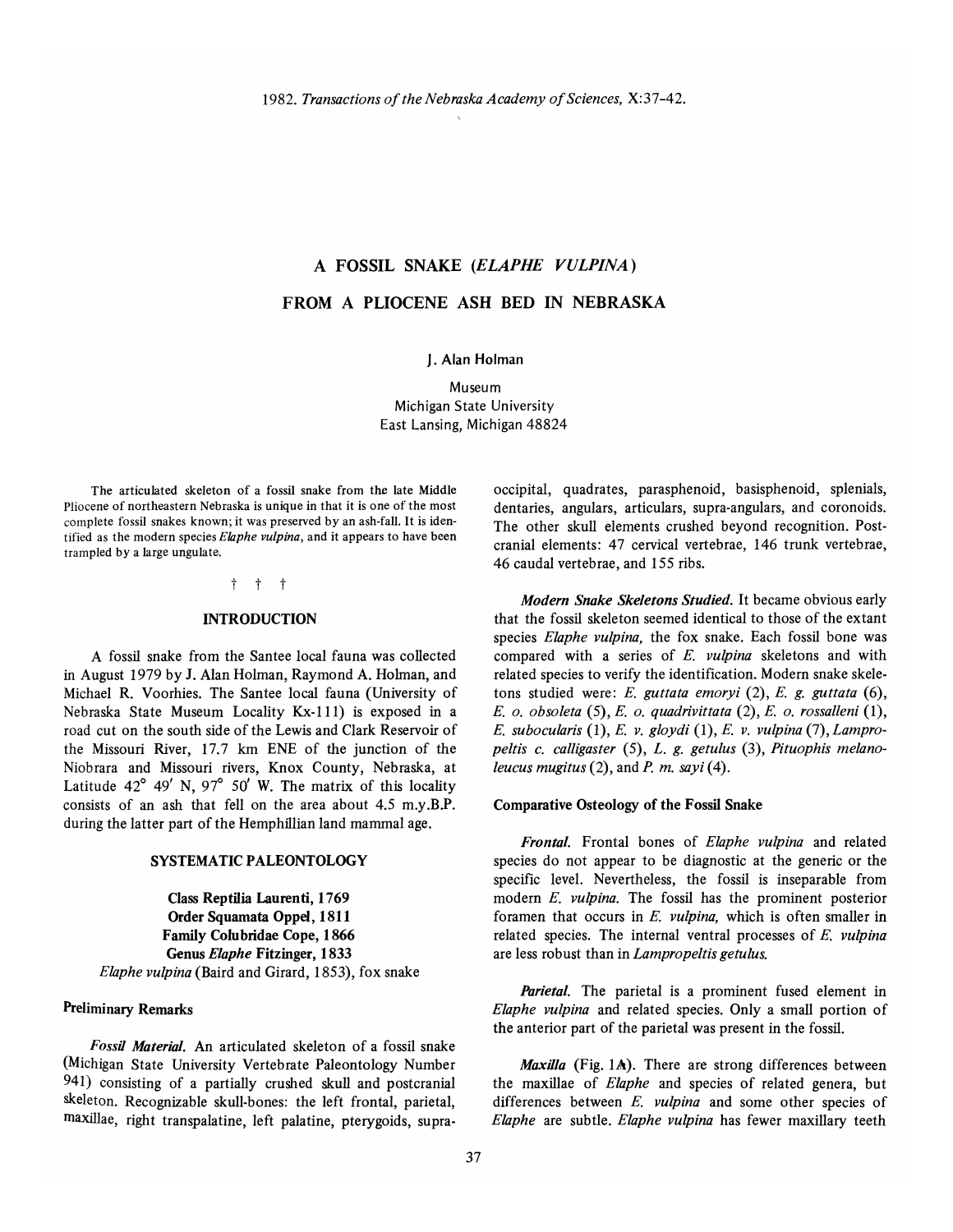

FIGURE 1. Skull bones (all from the right side of the head) of the fossil *Elaphe vulpina.* A. Maxilla viewed externally (left); viewed internally (right). B. Transpalatine viewed dorsally (left); viewed ventrally (right). C. Quadrate viewed externally (left); viewed internally (right). D. Dentary viewed externally (upper); viewed internally (lower). E. Mandible viewed externally (left); viewed internally (right). Projections equal 2 mm.

and alveolar spaces than do species of *Lampropeltis* and *Pituophis,* and fewer teeth than does *E. subocularis,* but differences in tooth-alveolar counts are not appreciable among *E. vulpina, E. guttata,* and *E. obsoleta* (Table I).

*Elaphe vulpina* has a less robust maxilla and more gracile teeth than does *Lampropeltis getulus,* and its posterior end is much blunter than that of *L. triangulum* The maxillary teeth of *E. vulpina* appear to be somewhat shorter and stouter than those of *E. guttata* and *E. obsoleta.* The fossil appears to be indistinguishable from modern *E. vulpina.* 

*Transpalatine* (Fig. 1B). The transpalatine is a specifically diagnostic bone in *Elaphe vulpina* as follows: lateral process narrow and with its tip truncated; medial process directed at

T ABLE I. Tooth-alveolar counts of maxillae of *Lampropeltis, Pituophis,* and *Elaphe.* 

|                              | Number    | Mean   | Sample Size |
|------------------------------|-----------|--------|-------------|
| Lampropeltis calligaster     | $12 - 16$ | (13.7) | 3           |
| Lampropeltis getulus         | 14        | (14.0) | 3           |
| Lampropeltis triangulum      | 12        | (12.0) | 2           |
| Pituophis melanoleucus       | $14 - 16$ | (15.3) | 4           |
| Elaphe guttata               | $16 - 19$ | (17.4) | 5           |
| Elaphe obsoleta              | $16 - 19$ | (18.0) | 4           |
| Elaphe subocularis           | 20        | (20.0) | 1           |
| <i>Elaphe vulpina</i> modern | $16 - 17$ | (16.8) | 4           |
| <i>Elaphe vulpina</i> fossil | 17        | (17.0) | ı           |

nearly a right angle to the shaft, short and not sharply pointed; shaft slightly curved medially; excavation between anterior processes shallow.

The transpalatine of *Elaphe vulpina* differs from that of *Lampropeltis getulus* in having the medial process directed at nearly a right angle to the shaft and in having the excavation between the anterior processes much shallower. It differs from those of *L. calligaster* and *L. triangulum* in having the anterior processes much shorter and stouter and the excavation between the anterior processes much shallower. It differs from that of *Pituophis melanoleucus* in having its medial process shorter, blunter, and nearly at a right angle to the shaft. It differs also in having its shaft curved.

The transpalatine of *Elaphe vulpina* differs from that of *E. guttata* in having the medial process shorter, less slender, and directed nearly at a right angle to the shaft, as well as in having the lateral process narrower. It differs from that of *E. obsoleta* in having the medial process shorter, less slender, and directed at nearly a right angle to the shaft, as well as in having the lateral process narrower. It differs from that of *E. subocularis* in having the medial process longer and wider and the lateral process much narrower, as well as in having the excavations between the two processes deeper.

*Palatine, Pterygoid, and Supraoccipital.* These bones are too damaged to be of diagnostic value, although none of them is separable from *Elaphe vulpina.* 

*Quadrate* (Fig. IC). The quadrate is a specifically diagnostic bone in *Elaphe vulpina* as follows: proximal end simple, not sharply bevelled, hooked, flared, or with a distinct lateral process; stapedial tubercle short; distal end relatively wide with a lateral flange, not rotated or highly depressed above the trochleae.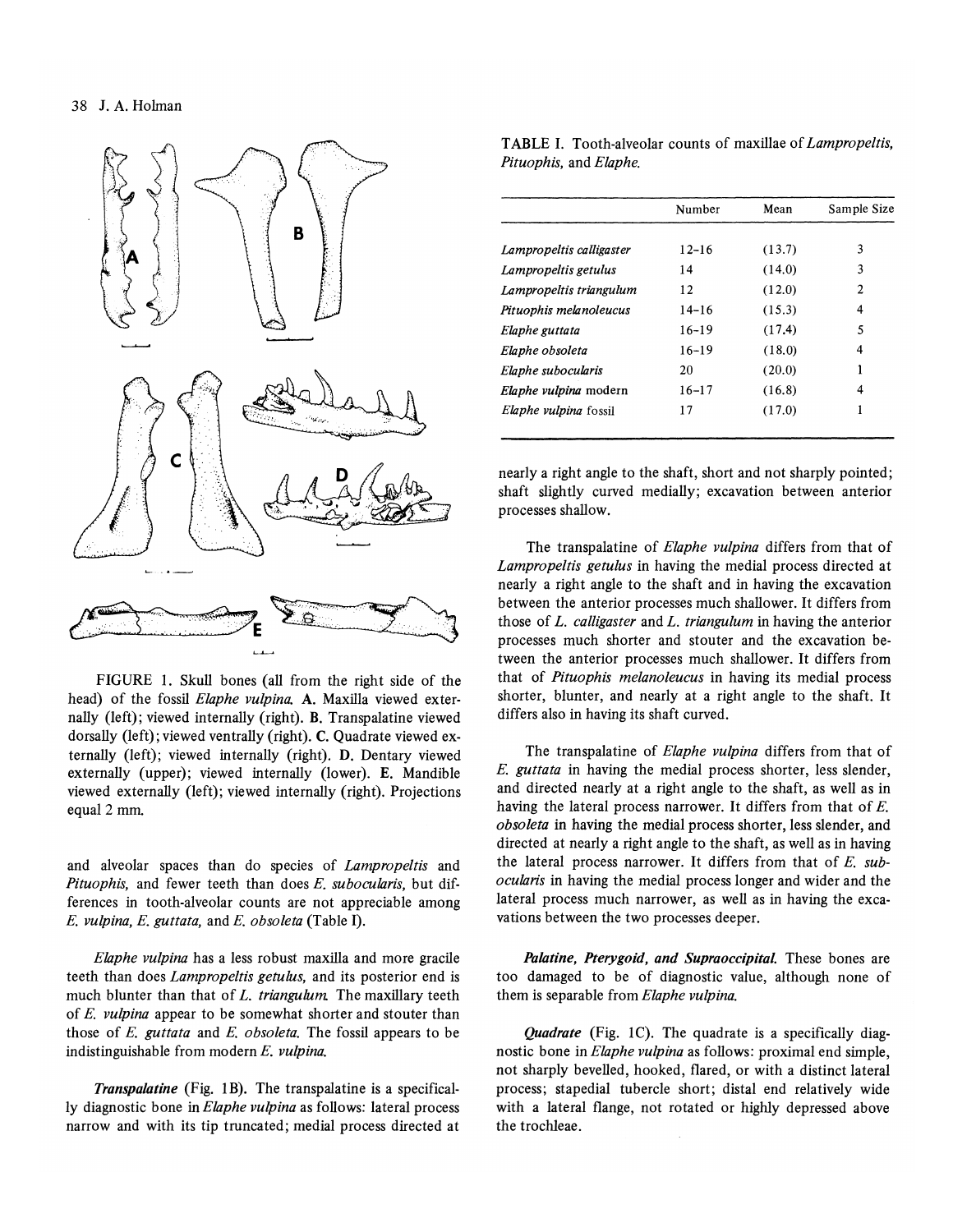The quadrate of *Elaphe vulpina* may be distinguished from those of *Lampropeltis calligaster*, *L. getulus*, and *L. triangulum* in that its proximal end is simple-not highly bevelled, flared, or hooked-and in that its stapedial tubercle is much shorter. It may further be separated from that of  $L$ . *calligaster* in that its distal end is not rotated, and from L. *getulus* in that its articular surfaces are less robust. It may be separated from that of *Pituophis melanoleucus* by its shorter stapedial tubercle and its wider, flange-bearing distal end.

The quadrate of *Elaphe vulpina* may be distinguished from that of E. *guttata* in that the lateral portion of its proximal end is not differentiated into a sharp process. A much less sharp process is present in this area in *E. obsoleta. Elaphe vulpina* may be distinguished from E. *subocularis* in having the quadrate not highly depressed just above the trochleae.

*Parasphenoid.* The parasphenoid of *Elaphe vulpina* is specifically diagnostic in having a well-produced dorsal tubercle with a narrowly rounded end. *Lampropeltis calligaster,* L. *getulus,* and L. *triangulum* have this tubercle with its end truncated. This tubercle is not present in *Pituophis melanoleucus* or in *E. guttata* and is only weakly produced or absent in *E. obsoleta*. This tubercle is present only as a tiny, pointed structure in *E. subocularis.* 

*Dentary* (Fig. ID). The dentary of *Elaphe vulpina* may be separated from those of *Lampropeltis calligaster*, *L. getulus*, L. *triangulum,* and *Pituophis melanoleucus* in having more teeth anterior to the notch for the articulation of the angular bone, and also in having more teeth between the angular notch and the mental foramen (Table 11).

TABLE 11. Tooth-alveolar counts of dentaries of *Lampropeltis, Pituophis,* and *Elaphe.* 

|                          | Teeth Anterior to<br>Angular Notch |           | Teeth between<br>Angular Notch and<br>Foramen<br>Mental |         |       |                |
|--------------------------|------------------------------------|-----------|---------------------------------------------------------|---------|-------|----------------|
|                          | No.                                | Mean      | Sample<br>Size                                          | No.     | Mean  | Sample<br>Size |
| Lampropeltis calligaster | 6–7                                | (6.5)     | 2                                                       | $1 - 2$ | (1.5) | 2              |
| Lampropeltis getulus     | $8 - 9$                            | (8.3)     | 3                                                       | $1 - 2$ | (1.3) | 3              |
| Lampropeltis triangulum  | 6                                  | (6.0)     | 2                                                       | 1       | (1.0) | $\overline{2}$ |
| Pituophis melanoleucus   | $8 - 9$                            | 8.8)<br>€ | 4                                                       | 1       | (1.0) | 4              |
| Elaphe guttata           | $10 - 11$                          | (10.8)    | 5                                                       | 2       | (2.0) | 5              |
| Elaphe obsoleta          | $10 - 12$                          | (11.0)    | 7                                                       | $2 - 4$ | (2.6) | 7              |
| Elaphe subocularis       | 13                                 | (13.0)    | 1                                                       | 4       | (4.0) | 1              |
| Elaphe vulpina modern    | $10 - 11$                          | (10.7)    | 6                                                       | $1 - 3$ | (2.5) | 6              |
| Elaphe vulpina fossil    | 11                                 | (11.0)    | 1                                                       | 3       | (3.0) | 1              |

*Elaphe vulpina* is separable from *E. guttata* in having more teeth between the angular notch and the mental foramen, but is not separable from *E. obsoleta* on these characters (Table 11). It is separable from *E. subocularis* in having fewer teeth anterior to the angular notch and also fewer teeth between the angular notch and the mental foramen.

*Posterior Mandible* (Fig 1E). This complex consists of the fused articular, angular, supra-angular, and coronoid bones, none of which bears teeth. This element is specifically diagnostic in *Elaphe vulpina* in that it is relatively long and slender and has a low mandibular crest. This element is shorter and has a higher mandibular crest in *Lampropeltis calligaster,* L. *triangulum, Pituophis melanoleucus, E. guttata,* E. *obsoleta,*  and *E. subocularis. Lampropeltis getulus,* on the other hand, is separable from *E. vulpina* in having this element shorter and stouter and in having an even lower mandibular crest.

*Vertebrae and Ribs* (Figs. 2 and 3). Usually, the only part of the snake postcranial skeleton that has been used for identification purposes is the trunk section of the vertebral column (Holman, 1979 and 1981). The trunk vertebrae of *Elaphe vulpina* are diagnostic. They may be separated from those of *Lampropeltis calligaster* and *L. getulus* on the basis of their lower neural spines (Table Ill) and by the more gracile structure of the processes on the bottom of the centrum. They may be separated from those of L. *triangulum* on the basis of their higher neural spine and more vaulted neural arch. Trunk vertebrae of *E. vulpina* may be separated from those of *Pituophis melanoleucus* on the basis of their lower neural spine and smaller condyle, and from those of *E. guttata, E. obsoleta,* and *E. subocularis* on the basis of their lower neural spine. Ribs do not appear to be diagnostic.

#### Osteological **Definition**  of *Elaphe vulpina*

As a result of the present study the following osteological definition of *Elaphe vulpina* is presented. (I) Maxilla with 16 or 17 teeth and alveolar spaces. (2) Transpalatine with a narrow, terminally truncated lateral process; its medial process directed nearly at a right angle to the shaft, relatively short and not sharply pointed; shaft slightly curved medially; excavation between its anterior processes shallow. (3) Quadrate with its proximal end simple, not sharply bevelled, hooked, flared, or with a distinctly produced lateral process; stapedial tubercle short; distal end relatively wide, not highly depressed above trocleae, and with a lateral flange. (4) Parasphenoid with a well-produced dorsal tubercle with a narrowly rounded anterior end. (5) Dentary with 10 or 11 teeth and alveolar spaces occurring anterior to the notch for the articulation of the angular bone, and with 1 to 3 teeth occurring between the angular notch and the mental foramen. (6) Posterior mandible (fused articular, angular, supra-angular,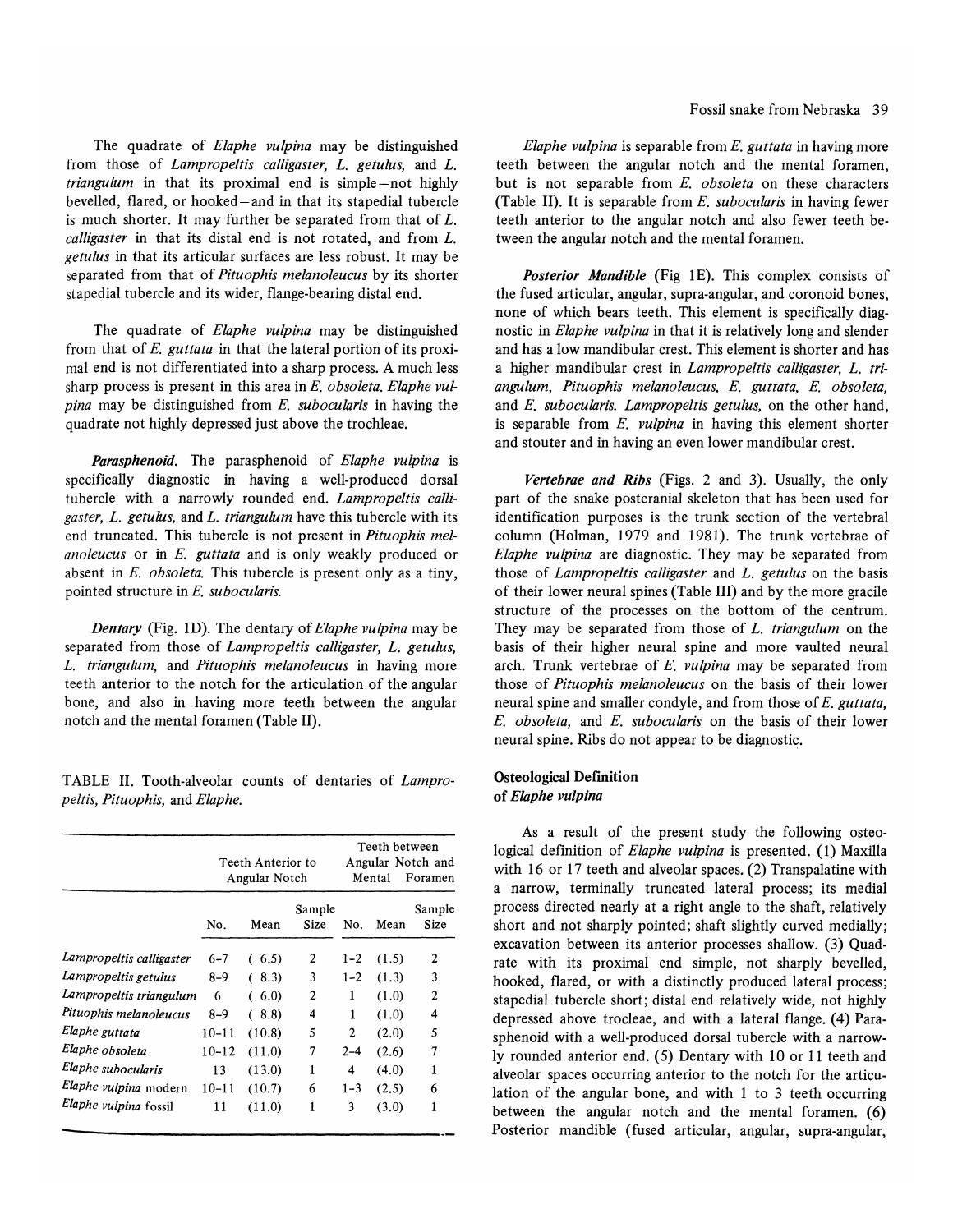

TABLE Ill. Height of neural spines of subspecies of *Lampropeltis, Pituophis,* and *Elaphe.* 

|                                | Number<br>Higher | Number             | Number<br>Longer |
|--------------------------------|------------------|--------------------|------------------|
|                                | than<br>Long     | as Long<br>as High | than<br>High     |
|                                |                  |                    |                  |
| Lampropeltis c. calligaster    | 0                | 4                  | 0                |
| Lampropeltis g. getulus        | 2                |                    | 0                |
| Lampropeltis t. triangulum     | 0                | O                  | 2                |
| Pituophis melanoleucus mugitus | $\mathfrak{D}$   | Ω                  | Ω                |
| Pituophis melanoleucus sayi    | o                | 2                  | 0                |
| Elaphe guttata emoryi          | 0                |                    | 0                |
| Elaphe g. guttata              | 3                |                    | Ω                |
| Elaphe o. obsoleta             | 4                | Ω                  | 0                |
| Elaphe o. quadrivittata        | 2                |                    | O                |
| Elaphe o. rossalleni           |                  | 0                  | n                |
| Elaphe subocularis             | ∩                |                    | 0                |
| Elaphe v. gloydi modern        | 0                | o                  |                  |
| Elaphe v. vulpina modern       | 0                | O                  |                  |
| Elaphe vulpina fossil          | O                | 0                  |                  |

FIGURE 2. Two articulated vertebrae, A-E, and a single rib, F, of the fossil *Elaphe vulpina.* A. Lateral. B. Posterior. C. Dorsal. D. Ventral. E. Posterior. F. Ventral. The vertebrae are undamaged; the rib has its distal end broken. Projections equal 2 mm; that between A and B applies equally to A and B; that between C and D applies equally to C and D.

and coronoid) long and low and with a low mandibular crest. (7) Trunk vertebrae with a low neural spine (longer than high), but not an obsolete one; neural arch vaulted; condyle not enlarged; ventral processes of the centrum gracile.

#### PRESENT DISTRIBUTION AND FOSSIL RECORD OF *ELAPHE VULPINA*

Today *Elaphe vulpina,* called the fox snake throughout most of its range, occurs from southern Ontario to eastern Nebraska and the upper peninsula of Michigan to central Illinois and northern Missouri; in other words, the main part of its range is in the so-called Great Lakes Region. In Michigan it has a disjunct distribution, the subspecies *E. v. gloydi*  occurring in southeastern Michigan where it is found in the marshy areas bordering Lake Huron. The subspecies E. *v. vulpina* occurs in the western part of the upper peninsula where it is often locally called "pine snake."



FIGURE 3. Three vertebrae of the fossil *Elaphe vulpina.*  A-C. Lateral views showing degrees of damage to the neural spine. D. Dorsal view showing a broken left prezygapophysis. Projection equals 1 mm and applies equally to A-D.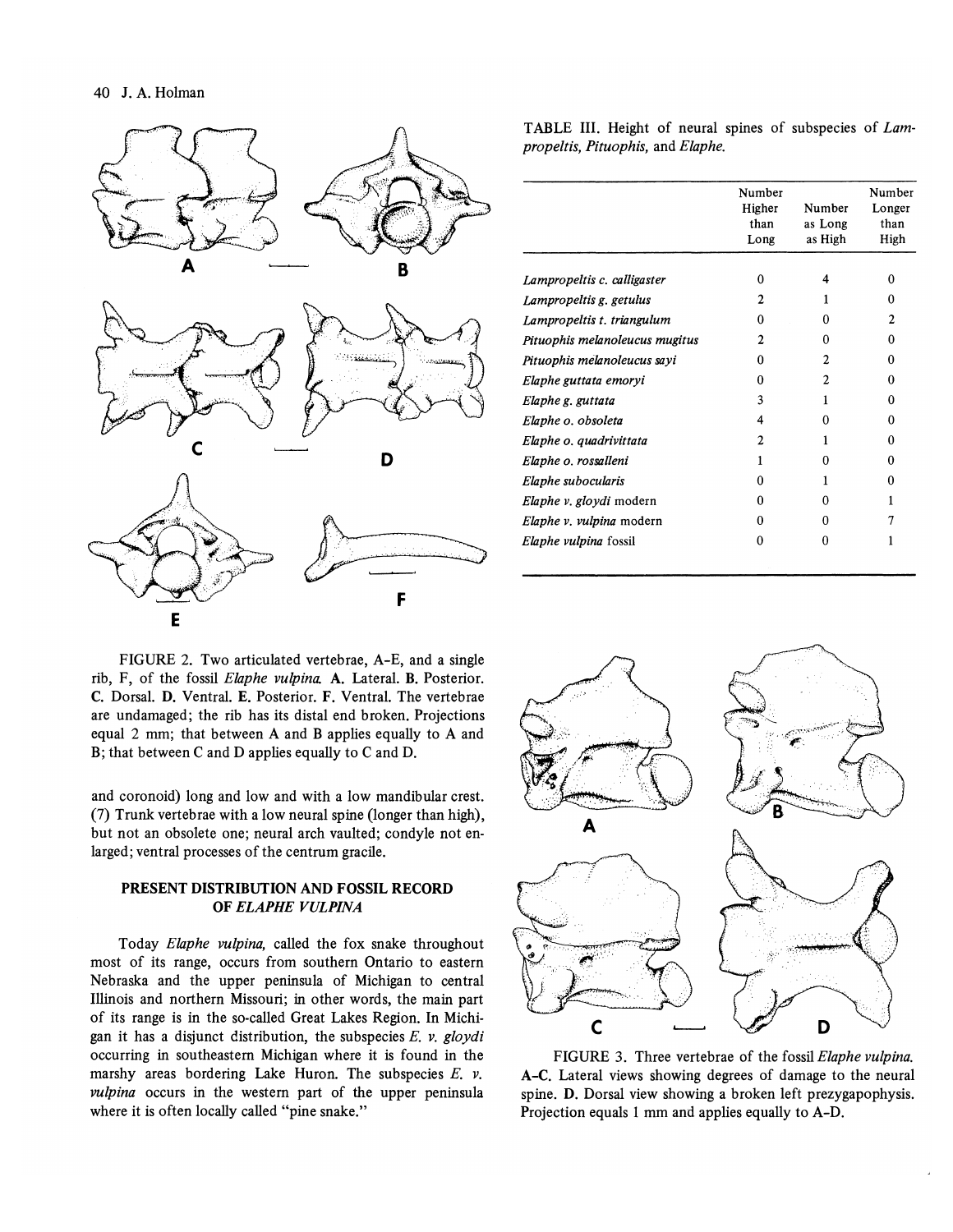The ancestor of *Elaphe vulpina* is thought to be the fossil *E. nebraskensis* that ranges from the Middle Miocene of Texas to the Late Miocene of Saskatchewan, South Dakota, and Nebraska (Holman, 1979). The present paper reports the earliest known occurrence of *Elaphe vulpina* (the late Middle pliocene of southeastern Nebraska). The next earliest known occurrence of *E. vulpina* is from the Late Pliocene of Twin Falls County, Idaho (Holman, 1968). *Elaphe vulpina* is known from Early, Middle, and Late Pleistocene sites and it had a wider distribution in the Pleistocene than it has today (Holman, 1981: Fig. 2) occurring in Virginia, the Ozark Region, and the Great Plains states. The restriction of the range of E. *vulpina* from the Late Pliocene to the present is not completely understood.

#### **TAPHONOMY**

The fact that this is possibly the most complete fossil snake skeleton known from the North American Cenozoic is noteworthy. The fossil was discovered in August 1979 when a portion of its vertebral column was noticed weathering out of the Santee ash deposit. It was put in a plaster cast and taken to the Vertebrate Paleontology Laboratory at the Museum, Michigan State University. After the cast was removed, the

specimen was prepared by gently dripping water over the skeleton to float away the soft ash matrix. The snake was mainly in a right-side-up position, but folds of the body were randomly overlapped rather than being neatly coiled. The skull was crushed. Unfortunately, before the specimen could be figured or photographed, a jet of water dissassociated the skeleton except for a few very short sections of vertebral column. At this point, the individual bones and sections were cleaned and hardened to avoid further damage.

Breakage of individual snake bones was studied and the results are summarized in Table IV. It is apparent that something crushed the snake either before or during the time it was being covered by the ash-fall that preserved it. I hypothesize that some large ungulate or group of ungulates trampled the snake. Perhaps the ash storm that produced the Santee deposit caused herds of ungulates to move or stampede in terror, and these trampled to death the fox snake that became buried by the ash and ultimately fossilized. Two giant ungulates that occurred in northeastern Nebraska during the late Middle Pliocene were the mastodon, *Serridentinus,* and the rhinoceros, *Teleoceras.* Perhaps one or the other of these animals formed part of the taphonomic process that produced this unique snake fossil.

| Bone                | Number<br>Present | Number<br>Present | Type of Breakage                                                                                                 |
|---------------------|-------------------|-------------------|------------------------------------------------------------------------------------------------------------------|
| Frontal $(L)$       |                   | 1                 | Ventral processes broken                                                                                         |
| Parietal            |                   |                   | Crushed                                                                                                          |
| Maxilla $(L, R)$    | 2                 | 2                 | L, proximal end broken; R, prefrontal process broken off                                                         |
| Transpalatine $(R)$ |                   |                   | Proximal end broken off                                                                                          |
| Palatine $(L)$      |                   |                   | Badly crushed                                                                                                    |
| Pterygoid $(L, R)$  | 2                 | 2                 | Both crushed                                                                                                     |
| Supraoccipital      |                   |                   | Crests broken off                                                                                                |
| Quadrate $(L, R)$   | 2                 |                   | R, proximal end broken                                                                                           |
| Parasphenoid        |                   |                   | Lateral wings missing                                                                                            |
| Basisphenoid        |                   |                   | Badly crushed                                                                                                    |
| Dentary $(L, R)$    |                   | $\overline{2}$    | Teeth broken in both                                                                                             |
| Mandible $(L, R)$   | $\overline{2}$    | $\overline{2}$    | Both broken in middle                                                                                            |
| Cervical vertebrae  | 47                | 33                | 33 neural spine breaks as well as 1 broken prezygapophysis, 1 broken postzygapophysis,<br>17 broken hypapophyses |
| Trunk vertebrae     | 146               | 88                | 88 neural spine breaks as well as 1 broken prezygapophysis, 2 broken postzygapophyses,<br>1 broken zygosphene    |
| Caudal vertebrae    | 46                | 46                | 46 lateral process breaks as well as 27 neural spine breaks                                                      |
| <b>Ribs</b>         | 155               | 151               | 151 shaft breaks                                                                                                 |

TABLE IV. Breakage analysis of San tee fossil *Elaphe vulpina.*